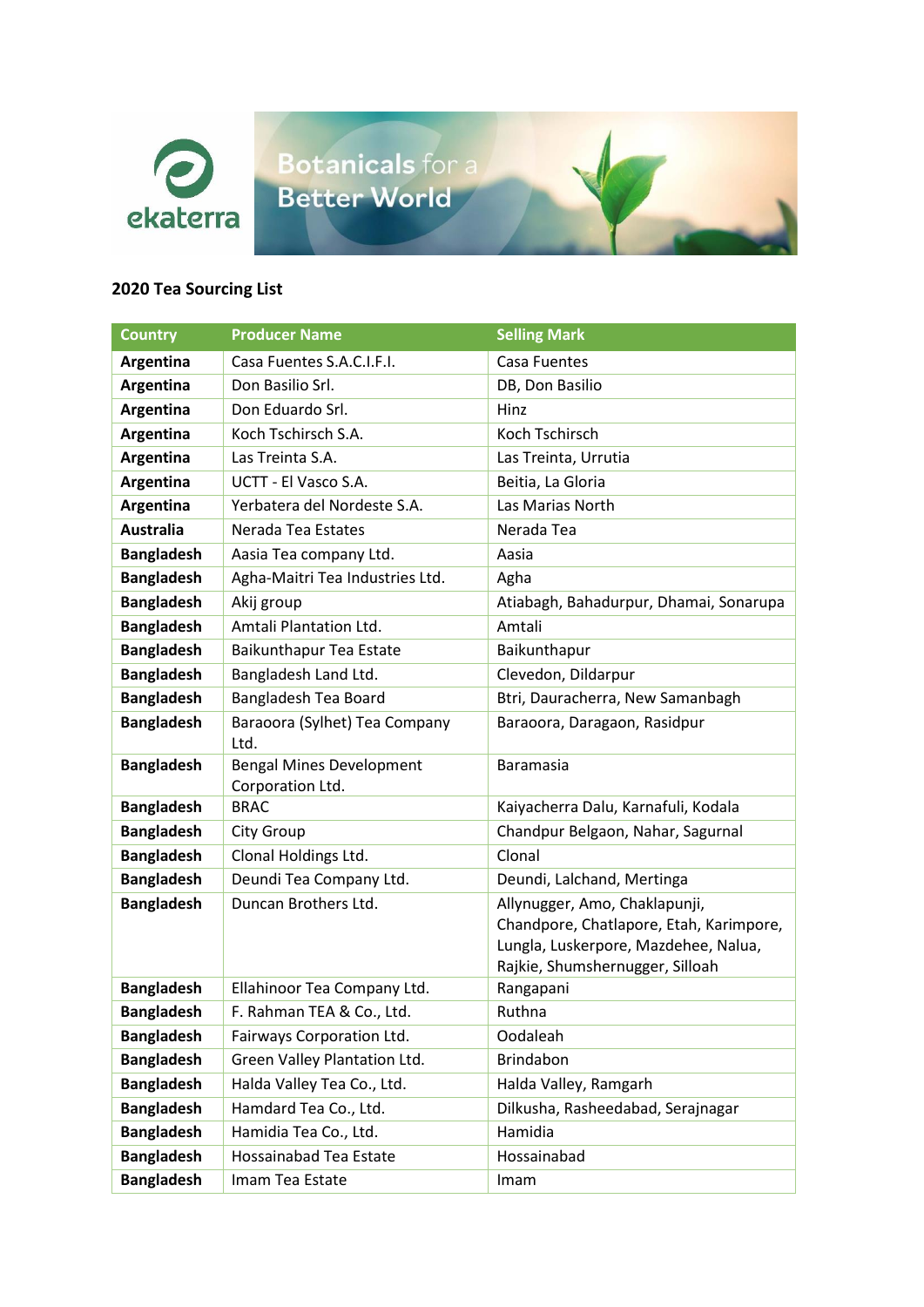| <b>Bangladesh</b> | Kazi & Kazi Group                                           | Kazi & Kazi                                                                                                                             |
|-------------------|-------------------------------------------------------------|-----------------------------------------------------------------------------------------------------------------------------------------|
| <b>Bangladesh</b> | Kedarpur Tea Co., Ltd.                                      | Jhemai, Madhupur                                                                                                                        |
| <b>Bangladesh</b> | M. Ahmed Tea & Lands Co., Ltd.                              | Afifanagar, Ameenabad, Chandbagh,<br>Habibnagar, Khan, Lallakhal, Nurjahan,<br>Phulbari                                                 |
| <b>Bangladesh</b> | M. Rahman Tea Co., Ltd.                                     | Saif Tea Estate                                                                                                                         |
| <b>Bangladesh</b> | M. Suleman Tea Company                                      | Chotolekha                                                                                                                              |
| <b>Bangladesh</b> | M.M. Ispanani Ltd.                                          | Mirzapore, Neptune                                                                                                                      |
| <b>Bangladesh</b> | Maa-Jan Tea Estate                                          | Maa-Jan                                                                                                                                 |
| <b>Bangladesh</b> | Marina Tea Co., Ltd.                                        | Marina Tea Estate                                                                                                                       |
| <b>Bangladesh</b> | Md. Ali Baksh & Co., Ltd.                                   | Alibahar                                                                                                                                |
| <b>Bangladesh</b> | Monipur Tea Co., Ltd.                                       | Monipur Tea Estate                                                                                                                      |
| <b>Bangladesh</b> | Nasir Khan Bahadur Group                                    | Panchabati                                                                                                                              |
| <b>Bangladesh</b> | National Tea Company Ltd.                                   | Champarai, Chundeecherra, Jagadishpur,<br>Kurmah, Lackatoorah, Madabpore,<br>Madanmohanpur, Parkul, Patrakhola,<br>Premnagar, Teliapara |
| <b>Bangladesh</b> | New Dantmara Tea Estate                                     | New Dantmara                                                                                                                            |
| <b>Bangladesh</b> | New Sylhet Tea Co., Ltd.                                    | Burjan, Phooltullah                                                                                                                     |
| <b>Bangladesh</b> | Nina Afzal Industries Ltd.                                  | Junglebari, Khadim                                                                                                                      |
| <b>Bangladesh</b> | O. Rahman Tea company Ltd.                                  | Pallathal                                                                                                                               |
| <b>Bangladesh</b> | Orion Group                                                 | Jafflong                                                                                                                                |
| <b>Bangladesh</b> | Paragoan Agro                                               | Hajinagar                                                                                                                               |
| <b>Bangladesh</b> | <b>Planters Group</b>                                       | Sreebari                                                                                                                                |
| <b>Bangladesh</b> | Polymer Agros Industries Ltd.                               | Ootterbagh                                                                                                                              |
| <b>Bangladesh</b> | Rema Tea Estate                                             | Rema                                                                                                                                    |
| <b>Bangladesh</b> | Rose Tea company Ltd.                                       | Rungicherra                                                                                                                             |
| <b>Bangladesh</b> | Sabazpur Tea Estate                                         | Sabazpore                                                                                                                               |
| <b>Bangladesh</b> | Sathgao Tea Estate                                          | Sathgao                                                                                                                                 |
| <b>Bangladesh</b> | Sayed Tea & Lands Company Ltd.                              | Julekhanagar                                                                                                                            |
| <b>Bangladesh</b> | South Asian International Limited                           | Kumarshail, Luxmicherra, M.R. Khan,<br>Nandarani                                                                                        |
| <b>Bangladesh</b> | Srigobindpore Tea Estate                                    | Srigobindpur                                                                                                                            |
| <b>Bangladesh</b> | Surma Tea Co., Ltd.                                         | Surma                                                                                                                                   |
| <b>Bangladesh</b> | Sylhet Planters Ltd.                                        | Luayuni                                                                                                                                 |
| <b>Bangladesh</b> | Sylhet Tea Co., Ltd.                                        | Doloi, Malnicherra, Rajnagar                                                                                                            |
| <b>Bangladesh</b> | Taj Holdings Ltd.                                           | Moomincherra                                                                                                                            |
| <b>Bangladesh</b> | The Consolidated Tea and Lands<br>Company (Bangladesh) Ltd. | Amrail, Balisera, Deanston, Rajghat                                                                                                     |
| <b>Bangladesh</b> | The Kapna Tea Co., Ltd.                                     | Kapnapahar                                                                                                                              |
| <b>Bangladesh</b> | The Noyapara Tea Company Ltd.                               | Noyapara                                                                                                                                |
| <b>Bangladesh</b> | <b>United Group</b>                                         | Moulvi                                                                                                                                  |
| <b>Bangladesh</b> | Wagacherra Tea Co., Ltd.                                    | Waggachara                                                                                                                              |
| <b>Bangladesh</b> | Wahidabad Tea Estate                                        | Wahidabad                                                                                                                               |
| China             | Damo Fruit Organic Tea Farm                                 | Damo Fruit Organic Tea                                                                                                                  |
| China             | Fuan shangxia Tea Co., Ltd.                                 | Wangjiashan tea garden                                                                                                                  |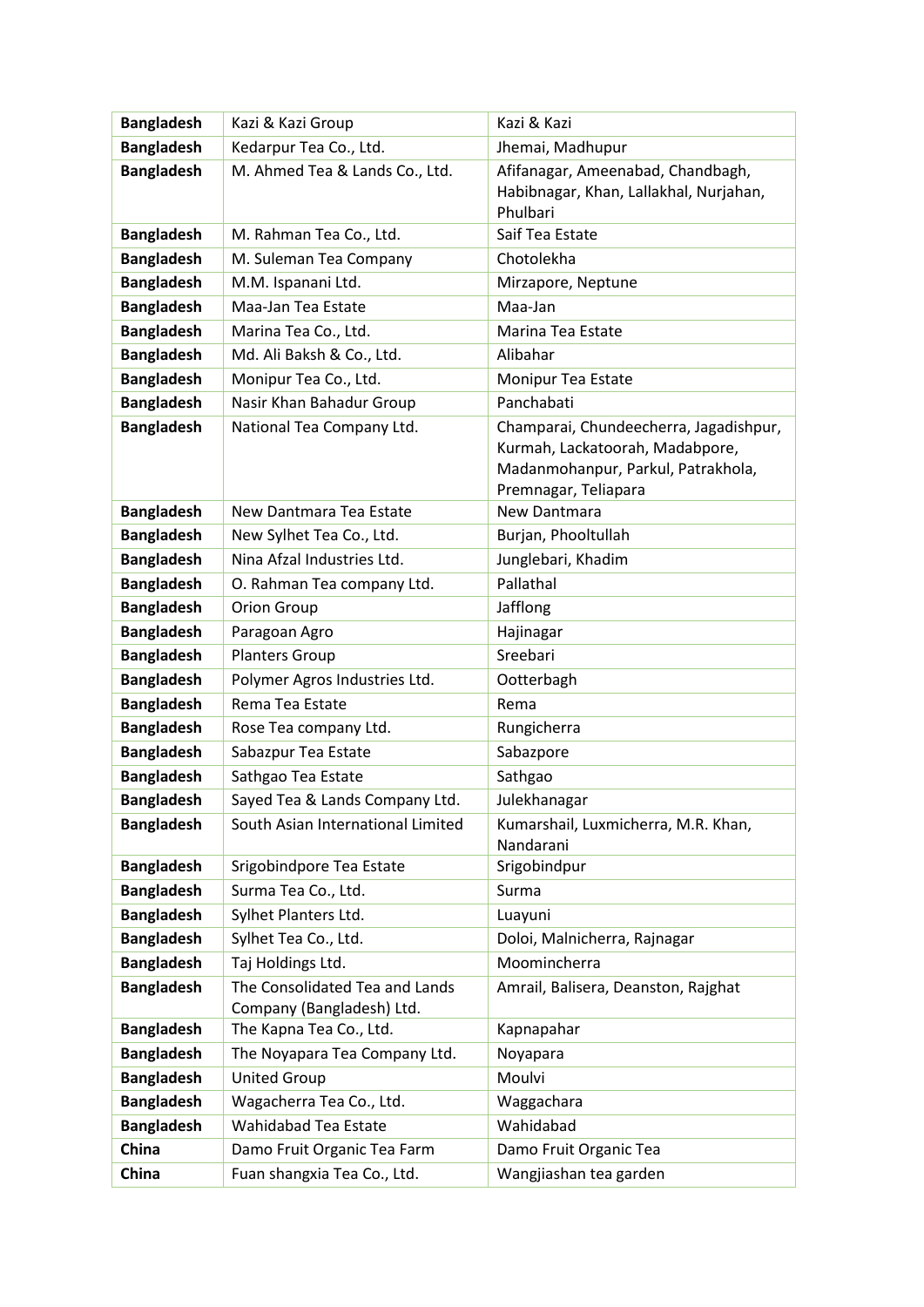| China              | Fujian Xiangyuan tea Co., Ltd.                       | Xiangyuan                                                                                                                   |
|--------------------|------------------------------------------------------|-----------------------------------------------------------------------------------------------------------------------------|
| China              | Green Land Ltd.                                      | Gj804, Green Land                                                                                                           |
| China              | Guizhou Charun Tianxia Tea Co.,<br>Ltd.              | Charuntianxia                                                                                                               |
| China              | Hangzhou Jiashend Tea Co., Ltd.                      | Anji, Tonglu                                                                                                                |
| China              | Hangzhou Qingxin Tea Co., Ltd.                       | Qingxin                                                                                                                     |
| China              | Hangzhou Shanming Tea Co., Ltd.                      | Shanshan, Zhejiang                                                                                                          |
| China              | Huangshan Maofeng Tea Group<br>Co., Ltd.             | Maofeng                                                                                                                     |
| China              | Hunan Huitong Baotian Tea                            | Jinjing tea garden                                                                                                          |
| China              | Hunan Tea Company                                    | Shimen Liziping                                                                                                             |
| China              | Jia Yang Tea Farm                                    | Jia Yang Tea                                                                                                                |
| China              | Jiangxi Wuyuan Dazhangshan<br>Organic Food           | Dazhangshan Kaoshui Organic tea Garden                                                                                      |
| China              | Jiujiu Tea Farm                                      | Jiujiu Tea                                                                                                                  |
| China              | Mangbai Organic Tea Plantation                       | Mangbai                                                                                                                     |
| China              | Ranshai Tea Garden                                   | Ranshai                                                                                                                     |
| China              | Riantea Ltd.                                         | Changnan Tea                                                                                                                |
| China              | Sichuan Daxing Tea Co., Ltd.                         | Youyi tea garden                                                                                                            |
| China              | Sichuan Jiazhu tea Co., Ltd.                         | Jiazhu                                                                                                                      |
| China              | Suizhou Shennong Tea Industry Co.,<br>Ltd.           | Yunfeng Mountain                                                                                                            |
| China              | Sunriver Tea Co., Ltd.                               | Sunriver                                                                                                                    |
| China              | Tangli Tea garden                                    | Tangli                                                                                                                      |
| China              | Wuhan Jiarun Huiming Tea Co., Ltd.                   | Chunlong Tea Farm, Dongxu Tea Farm,<br>Guizhou Anshun Organic Tea, Longkou<br>Tea Farm, Shaoxing Yu Chan Cun<br>Organic Tea |
| China              | Wuyuan Wulongshan Organic Food<br>Co., Ltd.          | Guangfu Tea Co. Ltd., Jinli Tea Co. Ltd.                                                                                    |
| China              | Xieyuda tea Co., Ltd.                                | Xieyuda                                                                                                                     |
| China              | Xingjian Organic Tea                                 | Xingjian                                                                                                                    |
| China              | Yunnan Changninghong Tea<br>Industry Group Co., Ltd. | Changninghong                                                                                                               |
| China              | Zhejiang Caiyunjian Tea Co., Ltd.                    | Jiufeng                                                                                                                     |
| China              | Zhejiang Jinhua Co., Ltd.                            | Jinhua                                                                                                                      |
| Colombia           | Agricola Himalaya S.A.                               | <b>Bitaco</b>                                                                                                               |
| <b>Ethiopia</b>    | Ethio Agri-CEFT PLC                                  | Gumaro, Wush Wush                                                                                                           |
| <b>India North</b> | Amarawati Tea Co. Ltd.                               | Halmari                                                                                                                     |
| <b>India North</b> | Ambootia Tea Exports Pvt. Ltd.                       | Rungmook                                                                                                                    |
| <b>India North</b> | Andrew Yule & Co. Ltd.                               | Murphulani                                                                                                                  |
| <b>India North</b> | Apeejay Tea Ltd.                                     | Ghoirallie, Hapjan, Hokonguri                                                                                               |
| <b>India North</b> | Assam Company India Ltd.                             | Salonah                                                                                                                     |
| <b>India North</b> | Bormahjan Tea Co. (1936) Ltd.                        | Bormahjan                                                                                                                   |
| <b>India North</b> | Chamong Tee Exports Pvt Ltd. / CTE<br>Tea Pvt. Ltd.  | Sewpur, Tonganagaon                                                                                                         |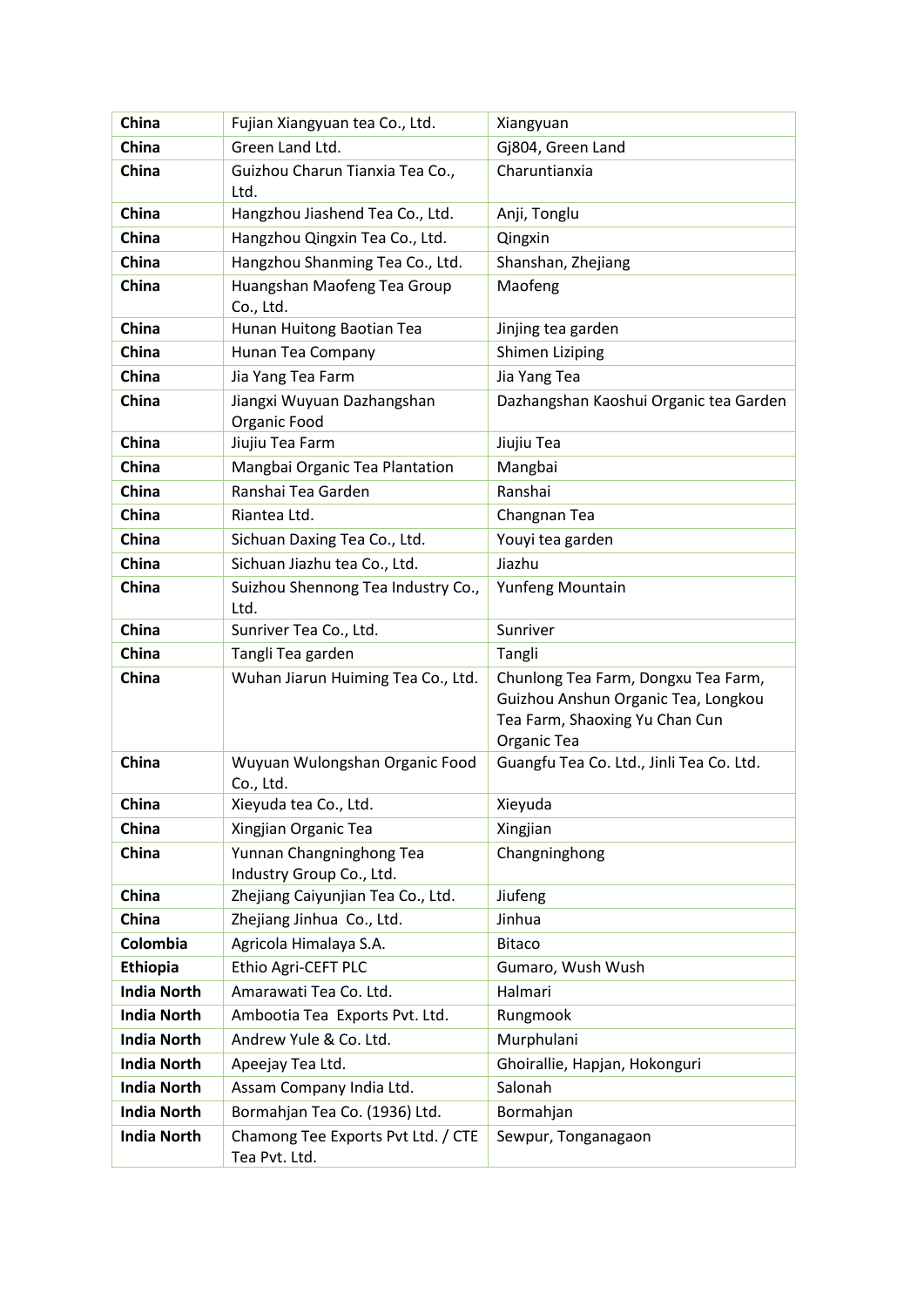| <b>India North</b> | Darshanlal Anand Prakash & Sons<br>Pvt. Ltd.                                | Khongea                                                                                                                                                                                                                                                                                                |
|--------------------|-----------------------------------------------------------------------------|--------------------------------------------------------------------------------------------------------------------------------------------------------------------------------------------------------------------------------------------------------------------------------------------------------|
| <b>India North</b> | Gingia Tea Estate                                                           | Gingia                                                                                                                                                                                                                                                                                                 |
| <b>India North</b> | Goodricke Group Ltd.                                                        | Amgoorie, Borbam                                                                                                                                                                                                                                                                                       |
| <b>India North</b> | Hollungooree Tea Co.                                                        | Hollungooree                                                                                                                                                                                                                                                                                           |
| <b>India North</b> | Jalinga Tea Co.(I) Pvt. Ltd.                                                | Jalinga                                                                                                                                                                                                                                                                                                |
| <b>India North</b> | James Warren Tea Ltd.                                                       | Raja Ali                                                                                                                                                                                                                                                                                               |
| <b>India North</b> | Jayshree Tea & Industries Ltd.                                              | Mangalam, Meleng, Nahorabi                                                                                                                                                                                                                                                                             |
| <b>India North</b> | M.K. Jokai Agri Plantations Pvt. Ltd.                                       | Hattialli                                                                                                                                                                                                                                                                                              |
| <b>India North</b> | M.K. Shah Exports Ltd.                                                      | Koilamari, Majulighur, Raidang, Samdang,<br>Singlijan                                                                                                                                                                                                                                                  |
| <b>India North</b> | Mcleod Russel India Ltd.                                                    | Attareekhat, Behali, Bhooteachang,<br>Bogapani, Borengajuli, Boroi, Corramore,<br>Dehing, Dekorai, Dimakusi, Dirial, Dirok,<br>Dufflaghur, Halem, Hunwal, Itakhooli,<br>Keyhung, Margherita, Mijicajan,<br>Monabarie, Namdang, Nya Gogra,<br>Paneery, Pertabghur, Phulbari, Rajmai,<br>Tezpore & Gogra |
| <b>India North</b> | Melong Tea Estates Ltd.                                                     | Melong                                                                                                                                                                                                                                                                                                 |
| <b>India North</b> | Putajhora Tea Garden Pvt. Ltd.                                              | Putajhora                                                                                                                                                                                                                                                                                              |
| <b>India North</b> | S.S.K. Exports Ltd.                                                         | Boisahabi                                                                                                                                                                                                                                                                                              |
| <b>India North</b> | T'Classic Darjeeling Pvt. Ltd.                                              | Temi                                                                                                                                                                                                                                                                                                   |
| <b>India North</b> | The Jorehaut Group Ltd.                                                     | Numalighur                                                                                                                                                                                                                                                                                             |
| <b>India North</b> | Babu & Co.                                                                  | Borokai                                                                                                                                                                                                                                                                                                |
| <b>India North</b> | Tea Promoters (India) Pvt Ltd.                                              | Putharjhora                                                                                                                                                                                                                                                                                            |
| <b>India North</b> | CTE Tea Pvt. Ltd.                                                           | Chamong                                                                                                                                                                                                                                                                                                |
| <b>India North</b> | Darjeeling Organic Tea Estate Pvt.<br>Ltd.                                  | Ambootia, Chongtong, Moondakotee,<br>Nagri, Nurbong, Pandam, Rangaroon,<br>Sivitar                                                                                                                                                                                                                     |
| <b>India North</b> | DLX Ltd.                                                                    | Glenburn                                                                                                                                                                                                                                                                                               |
| <b>India North</b> | Kusum International                                                         | Orange Valley, Phuguri                                                                                                                                                                                                                                                                                 |
| <b>India North</b> | Sourenee Leaves Pvt. Ltd.                                                   | Sourenee                                                                                                                                                                                                                                                                                               |
| <b>India North</b> | Teesta Valley Tea Co. Ltd.                                                  | Gielle, Teesta Valley                                                                                                                                                                                                                                                                                  |
| <b>India North</b> | Temi tea estate, Department of<br>Commerce and Industries Govt of<br>Sikkim | Sikkim Temi                                                                                                                                                                                                                                                                                            |
| <b>India North</b> | Simla Tea Company Private Ltd.                                              | Baijnath tea estate (Bir Tea Factory)                                                                                                                                                                                                                                                                  |
| India - South      | Glenmorgan Tea Estate                                                       | Glenmorgan                                                                                                                                                                                                                                                                                             |
| India - South      | Glenworth Estate Ltd.                                                       | Glendale                                                                                                                                                                                                                                                                                               |
| India - South      | Harrisons Malayalam Ltd.                                                    | Achoor, Arrapetta, Chundale, Lockhart,<br>Moongalaar, Wallardie, Wentworth                                                                                                                                                                                                                             |
| India - South      | Havukal Tea and Produce Ltd.                                                | Havukal                                                                                                                                                                                                                                                                                                |
| India - South      | Kairbetta Estates Syndicate                                                 | Kairbetta                                                                                                                                                                                                                                                                                              |
| India - South      | Maris Agro Products Private Ltd.                                            | Warwick                                                                                                                                                                                                                                                                                                |
| India - South      | Matheson Bosanquet Enterprises<br>Pvt. Ltd.                                 | Coonoor, Parkside                                                                                                                                                                                                                                                                                      |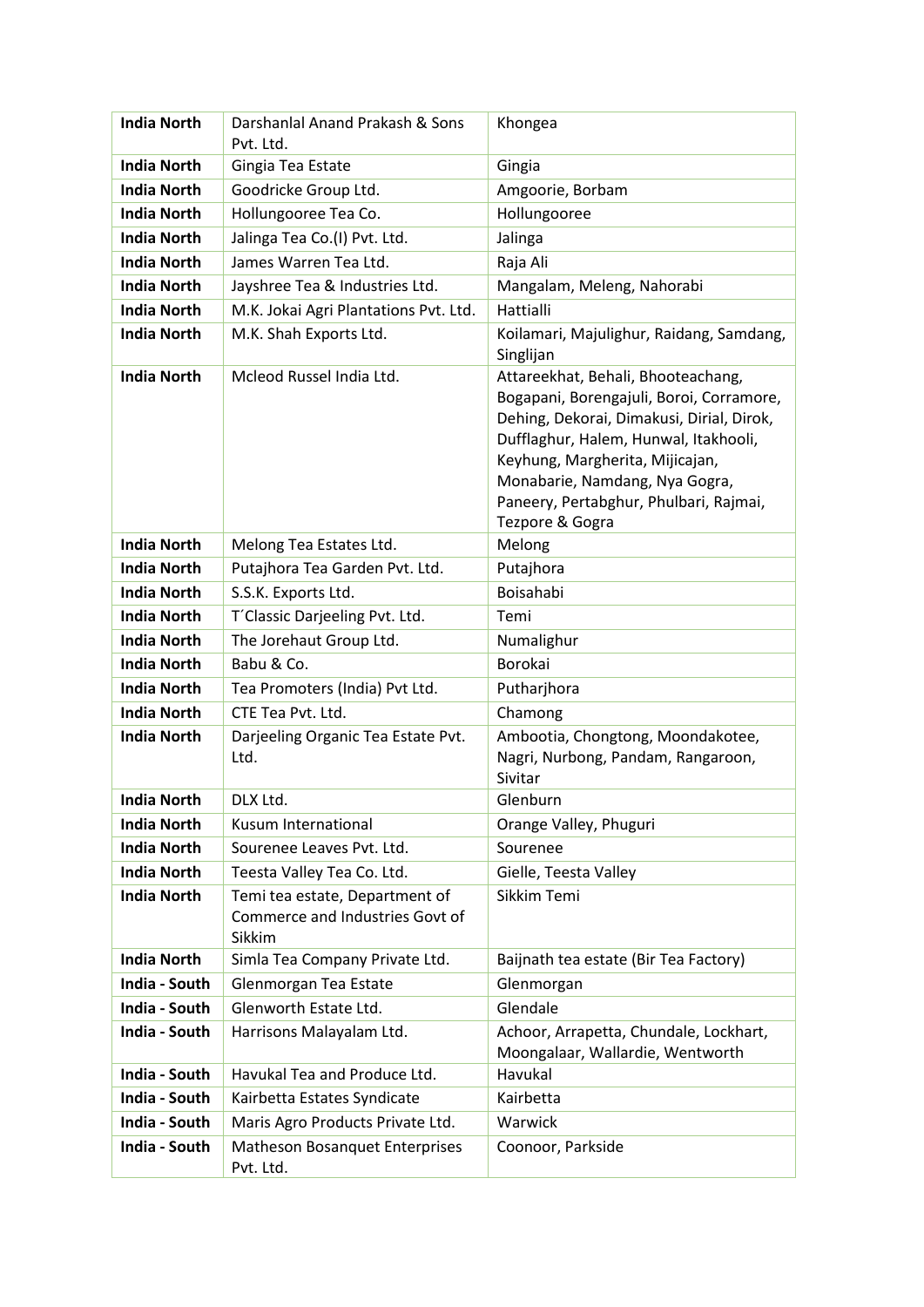| India - South    | Neelamalai Agro Industries Ltd.               | Sutton                                                                                                                                                                                                                                                           |
|------------------|-----------------------------------------------|------------------------------------------------------------------------------------------------------------------------------------------------------------------------------------------------------------------------------------------------------------------|
| India - South    | Parry Agro Industries Ltd.                    | Carolyn                                                                                                                                                                                                                                                          |
| India - South    | The Bombay Burmah Trading<br>Corporation Ltd. | Dunsandle, Gajam Mudi, Mukottu Mudi,<br>Oothu                                                                                                                                                                                                                    |
| India - South    | The United Nilgiri Tea Estates Co.<br>Ltd.    | Chamraj                                                                                                                                                                                                                                                          |
| Indonesia        | PT Kabepe Chakra                              | Dewata, G Kencana, Kabawetan,<br>Megawati, N Kanaan                                                                                                                                                                                                              |
| Indonesia        | PT Melania Indonesia                          | Melania                                                                                                                                                                                                                                                          |
| Indonesia        | PT Natrindo Surya Prima                       | <b>Gunung Titiran</b>                                                                                                                                                                                                                                            |
| Indonesia        | PT Pagilaran                                  | Jatilawang, Pagilaran                                                                                                                                                                                                                                            |
| Indonesia        | PT Perkebunan Nusantara VI<br>(Persero)       | Kayu Aro                                                                                                                                                                                                                                                         |
| <b>Indonesia</b> | PT Perkebunan Nusantara VIII<br>(Persero)     | Arumsari, Ciater, Cisaruni, Dayeuh<br>Manggung, Kertamanah, Kondang,<br>Malabar, Papandayan, Pasir Malang,<br>Purbawindu, Rancabolang, Santosa,<br>Sedep, Sinumbra, Sperata, Taloon,<br>Tanawattee, Walini                                                       |
| Indonesia        | PT Perkebunan Nusantara XII<br>(Persero)      | Kamar Tengah, Sirah Kencong, Wonosari                                                                                                                                                                                                                            |
| Indonesia        | PT Perkebunan Tambi                           | Tambi                                                                                                                                                                                                                                                            |
| Indonesia        | PT Trijasa Prima International<br>(Trader)    | Trijasa                                                                                                                                                                                                                                                          |
| Japan            | Aiya Co. Ltd.                                 | Kagoshima                                                                                                                                                                                                                                                        |
| Japan            | Marumatsu Tea Co., Ltd.                       | Kakegawa, Shizuoka prefecture (Farmer<br>Matsushita), Kirishima, Kagoshima<br>prefecture (Farmer Nishi), Shibushi,<br>Kagoshima prefecture (Farmer Onizuka),<br>Takaoka, Miyazaki prefecture (Farmer<br>Koura), Tenryu, Shizuoka prefecture<br>(Farmer Hasegawa) |
| Japan            | Maruyama Tea Products                         | Soo                                                                                                                                                                                                                                                              |
| Kenya            | Chebango EPZ Tea Company Ltd.                 | Chebango                                                                                                                                                                                                                                                         |
| Kenya            | DL Teas Kapchebet                             | DL Kapchebet                                                                                                                                                                                                                                                     |
| Kenya            | DL Teas Koisagat                              | DL Koisagat, DL Teas                                                                                                                                                                                                                                             |
| Kenya            | Eastern Produce Kenya Ltd.                    | Chemomi, Kamarya, Kepchomo,<br>Kipkoimet, Sitoi, Sokot                                                                                                                                                                                                           |
| Kenya            | Elgon Tea amd Coffee Ltd.                     | Elgon                                                                                                                                                                                                                                                            |
| Kenya            | <b>Emrok Tea Factory</b>                      | Emrok                                                                                                                                                                                                                                                            |
| Kenya            | Evergreen Tea Factory Ltd.                    | Manaret                                                                                                                                                                                                                                                          |
| Kenya            | James Finlay limited (Kenya) Ltd.             | Bondet, Chemamul, Kapsongoi, Masingi,<br>Matuta, Milima, Sisiba, Tiluet                                                                                                                                                                                          |
| Kenya            | Kabianga Tea Factory Ltd.                     | Cupatea, Kabianga                                                                                                                                                                                                                                                |
| Kenya            | Kaisugu Ltd.                                  | Kaisugu, Saptet                                                                                                                                                                                                                                                  |
| Kenya            | Kapchebet Tea factory Ltd.                    | Chim Chim, Kapchebet                                                                                                                                                                                                                                             |
| Kenya            | Karirana Estates Ltd.                         | Karirana                                                                                                                                                                                                                                                         |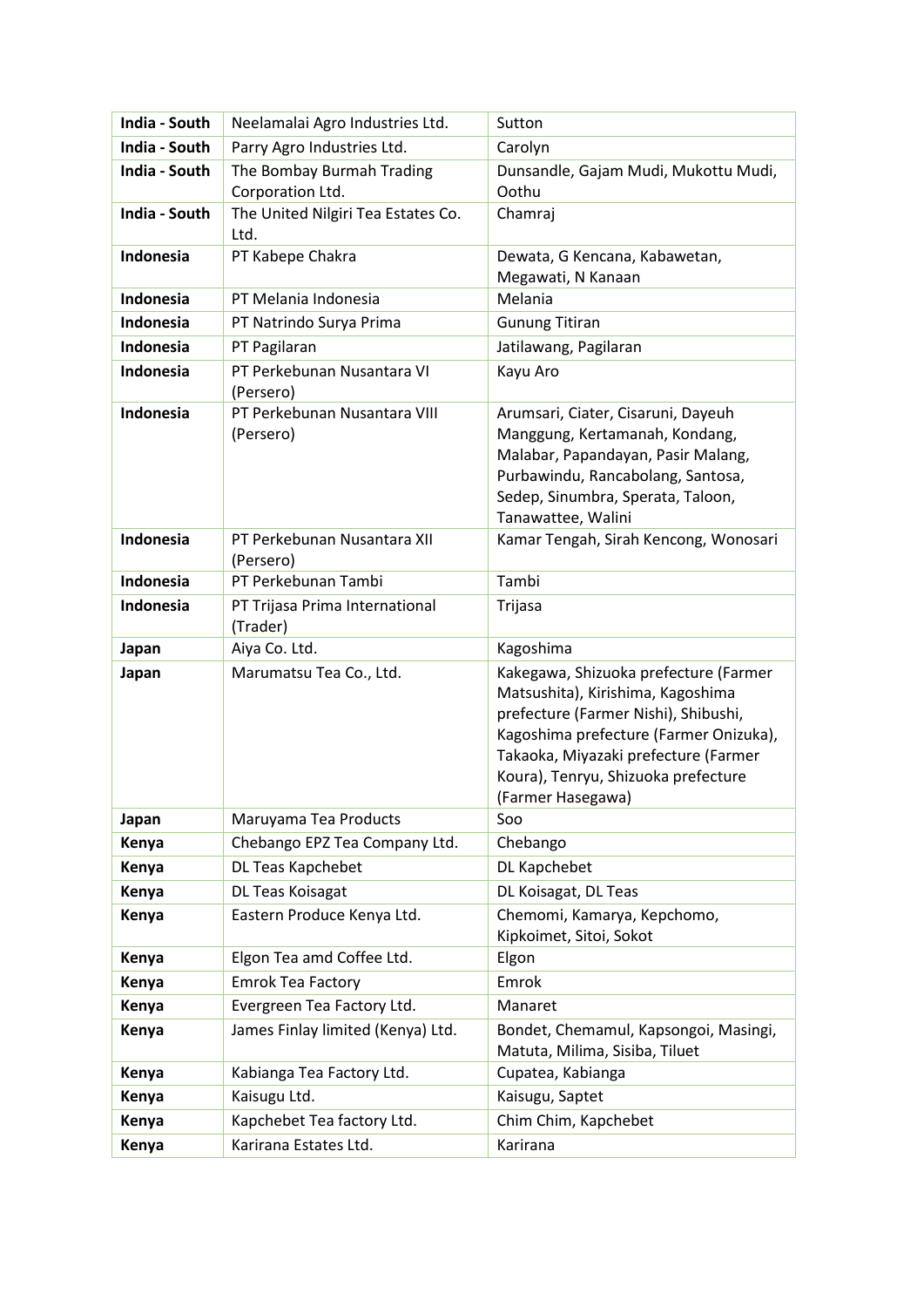| Kenya         | Kenya Tea Development Agency<br>Ltd.               | Boito, Chebut, Chelal, Chinga, Eberege,<br>Gachege, Gathuthi, Gatunguru,<br>Gianchore, Githambo, Githongo, Igembe,<br>Ikumbi, Imenti, Iriaini, Itumbe, Kagwe,<br>Kambaa, Kangaita, Kanyenyaini, Kapkatet,<br>Kapkoros, Kapsara, Kapset, Kaptumo,<br>Kebirigo, Kiamokama, Kiegoi, Kimunye,<br>Kinoro, Kionyo, Kiru, Kobel, Litein,<br>Makomboki, Mataara, Michi,<br>Michimikuru, Mogogosiek, Momul,<br>Motigo, Mudete, Mungania, Mununga,<br>Ndarugu, Ndima, Nduti, Ngere, Njunu,<br>Nyamache, Nyankoba, Ogembo, Oleng,<br>Ragati, Rianyamwamu, Rorok, Rukuriri,<br>Sang'anyi, Siongo, Tebesonik, Tegat,<br>Theta, Thumaita, Tirgaga, Tombe, Toror,<br>Weru |
|---------------|----------------------------------------------------|------------------------------------------------------------------------------------------------------------------------------------------------------------------------------------------------------------------------------------------------------------------------------------------------------------------------------------------------------------------------------------------------------------------------------------------------------------------------------------------------------------------------------------------------------------------------------------------------------------------------------------------------------------|
| Kenya         | Kibwari PLC                                        | Kibwari, Toiyoi                                                                                                                                                                                                                                                                                                                                                                                                                                                                                                                                                                                                                                            |
| Kenya         | Kipkebe Ltd.                                       | Keritor, Kipkebe, Kiptenden, Magura,                                                                                                                                                                                                                                                                                                                                                                                                                                                                                                                                                                                                                       |
|               |                                                    | Sakawa                                                                                                                                                                                                                                                                                                                                                                                                                                                                                                                                                                                                                                                     |
| Kenya         | Kipsigis Highlands                                 | <b>Tea-Max Fresh</b>                                                                                                                                                                                                                                                                                                                                                                                                                                                                                                                                                                                                                                       |
| Kenya         | Kiptagich Tea Estate                               | Kiptagich, Tinet                                                                                                                                                                                                                                                                                                                                                                                                                                                                                                                                                                                                                                           |
| Kenya         | Kuresoi Tea Factory Ltd.                           | Setyon                                                                                                                                                                                                                                                                                                                                                                                                                                                                                                                                                                                                                                                     |
| Kenya         | Mau Tea Multipurpose Co-<br>operative Society Ltd. | Tilya                                                                                                                                                                                                                                                                                                                                                                                                                                                                                                                                                                                                                                                      |
| Kenya         | Mbogo Valley Tea Factory                           | Kombe, Mbogo                                                                                                                                                                                                                                                                                                                                                                                                                                                                                                                                                                                                                                               |
| Kenya         | Mogeni Tea Factory Ltd.                            | Mogeni, Nyarinda                                                                                                                                                                                                                                                                                                                                                                                                                                                                                                                                                                                                                                           |
| Kenya         | Nandi Tea Estates Ltd.                             | Mokong, Reyna, Taito                                                                                                                                                                                                                                                                                                                                                                                                                                                                                                                                                                                                                                       |
| Kenya         | Ndarawetta Tea Factory Ltd.                        | Ndarawetta                                                                                                                                                                                                                                                                                                                                                                                                                                                                                                                                                                                                                                                 |
| Kenya         | Ngorongo Tea Factory Ltd.                          | Ngorongo                                                                                                                                                                                                                                                                                                                                                                                                                                                                                                                                                                                                                                                   |
| Kenya         | Nyayo Tea Zones Devt. Corporation                  | Kipchabo                                                                                                                                                                                                                                                                                                                                                                                                                                                                                                                                                                                                                                                   |
| Kenya         | Siomo Tea Factory (EPZ) Ltd.                       | Siomo                                                                                                                                                                                                                                                                                                                                                                                                                                                                                                                                                                                                                                                      |
| Kenya         | Siret Tea Company                                  | Siret                                                                                                                                                                                                                                                                                                                                                                                                                                                                                                                                                                                                                                                      |
| Kenya         | Sisibo Tea Factory                                 | Kipsinende                                                                                                                                                                                                                                                                                                                                                                                                                                                                                                                                                                                                                                                 |
| Kenya         | Sotik Highlands Tea Estates Ltd.                   | Kelunet, Mettarora                                                                                                                                                                                                                                                                                                                                                                                                                                                                                                                                                                                                                                         |
| Kenya         | Sotik Tea Company Ltd.                             | Arroket, Lelagoin                                                                                                                                                                                                                                                                                                                                                                                                                                                                                                                                                                                                                                          |
| Kenya         | Unilever Tea Kenya Ltd.                            | Brooke, Cheboswa, Chelimo, Hulk, Jamji,<br>Kapgwen, Kaptien, Kericho, Kimugu, Kitoi,<br>Koiwa, Koruma, Mabroukie, Ngoina,<br>Rwaka, Sambret, Tagabi, Tungor                                                                                                                                                                                                                                                                                                                                                                                                                                                                                                |
| Kenya         | Williamson Tea Kenya Ltd.                          | Changoi, Kaimosi, Kapchorua, Tinderet                                                                                                                                                                                                                                                                                                                                                                                                                                                                                                                                                                                                                      |
| <b>Malawi</b> | Conforzi Plantations Ltd.                          | Mboma                                                                                                                                                                                                                                                                                                                                                                                                                                                                                                                                                                                                                                                      |
| <b>Malawi</b> | Eastern Produce Malawi Ltd.                        | Chisambo, Esperanza, Kasembereka,<br>Lauderdale, Likanga, Limbuli, Makwasa,<br>Mini Mini, Ruo                                                                                                                                                                                                                                                                                                                                                                                                                                                                                                                                                              |
| <b>Malawi</b> | Kawalazi Estate Company Ltd.                       | Kavuzi                                                                                                                                                                                                                                                                                                                                                                                                                                                                                                                                                                                                                                                     |
| <b>Malawi</b> | Lujeri Tea Estates Ltd.                            | Bloomfield, Lujeri, Nchima, Sayama                                                                                                                                                                                                                                                                                                                                                                                                                                                                                                                                                                                                                         |
| <b>Malawi</b> | Makandi Tea & Coffee Estates Ltd.                  | Chisunga                                                                                                                                                                                                                                                                                                                                                                                                                                                                                                                                                                                                                                                   |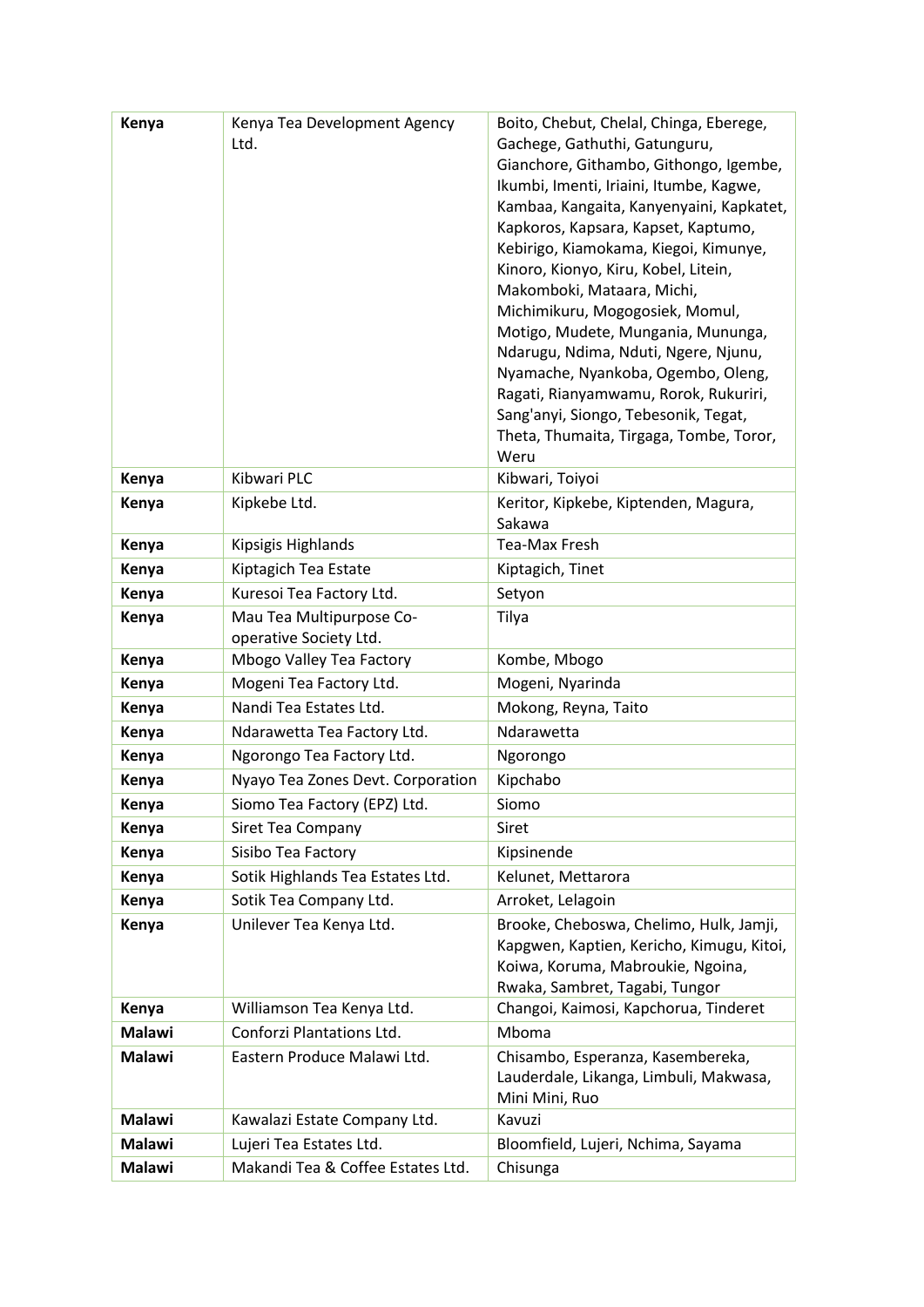| <b>Malawi</b>       | Naming'omba Tea Estates Ltd.           | Naming'Omba                                                                                                                                     |
|---------------------|----------------------------------------|-------------------------------------------------------------------------------------------------------------------------------------------------|
| <b>Malawi</b>       | Satemwa Tea Estates Ltd.               | Satemwa                                                                                                                                         |
| Rwanda              | Gisovu Tea Company Ltd.                | Gisovu                                                                                                                                          |
| Rwanda              | Karongi Tea Factory Ltd.               | Karongi                                                                                                                                         |
| <b>Rwanda</b>       | Mulindi Tea Company Ltd.               | Mulindi                                                                                                                                         |
| Rwanda              | Nshili Kivu Tea Factory                | Nshili Kivu                                                                                                                                     |
| <b>Rwanda</b>       | Pfunda Tea Co. Ltd.                    | Pfunda                                                                                                                                          |
| Rwanda              | Rwanda Mountain Tea Ltd.               | Gatare, Gisakura, Kitabi, Mata, Nyabihu,<br>Rubaya, Rutsiro                                                                                     |
| Rwanda              | Shagasha Tea Company Ltd.              | Shagasha                                                                                                                                        |
| Rwanda              | Sorwathe Tea Estate                    | Cyohoha, Rukeri                                                                                                                                 |
| <b>South Africa</b> | Magwa Tea Estate                       | Magwa                                                                                                                                           |
| <b>South Africa</b> | Majola Tea Estate                      | Majola                                                                                                                                          |
| <b>South Africa</b> | Tshivhase Tea Estate                   | Tshivhase                                                                                                                                       |
| <b>South Korea</b>  | Amore Pacific                          | Seogwang tea                                                                                                                                    |
| Sri Lanka           | <b>Adams View Tea Factory</b>          | <b>Adams View</b>                                                                                                                               |
| Sri Lanka           | <b>Agalawatte Plantations PLC</b>      | Labookelle, Tymawr                                                                                                                              |
| Sri Lanka           | <b>Agarapatana Plantations PLC</b>     | Agra Ouvah, Albion, Bandaraeliya,<br>Clydesdale, Diyagama East, Diyagama<br>West, Hauteville, Kelliebedde,<br>Nayabedde, Pitaratmalie, Waverley |
| Sri Lanka           | Andaradeniya Group of Companies        | Andaradeniya, Andaradeniya Super,<br>Fortune, New Batuwangala,<br>Porowagama, Waulugala Group                                                   |
| Sri Lanka           | Anura Shantha Wannige                  | Nilgiri                                                                                                                                         |
| Sri Lanka           | Berubeula Tea Factory                  | Berubeula                                                                                                                                       |
| Sri Lanka           | Bogawantalawa Tea Estates Pvt.<br>Ltd. | Bogawantalawa, Bridwell, Campion,<br>Fetteresso, Kotiyagalla, Lethenty,<br>Loinorn, Norwood, Wanarajah                                          |
| Sri Lanka           | Ceciliyan Associated Pvt. Ltd.         | Ceciliyan                                                                                                                                       |
| Sri Lanka           | Cee Tea Hills Tea Factory Pvt. Ltd.    | <b>Cee Tee Hills</b>                                                                                                                            |
| Sri Lanka           | Cooroondoowatte Tea Factory            | Cooroondoowatte                                                                                                                                 |
| Sri Lanka           | Dampahala Tea Company Pvt. Ltd.        | Dampahala                                                                                                                                       |
| Sri Lanka           | <b>Elpitiya Plantations PLC</b>        | Dunsinane, Kaipoogalla, Nayapane, New<br>Meddecombra, New Peacock, Sheen                                                                        |
| Sri Lanka           | Ever Green Group                       | Brombil, Golden Garden, Kanneliya,<br>Katandola, Panangala, Thundola Ella,<br>Wathurawila                                                       |
| Sri Lanka           | Geekiyanahena Tea Factory              | Nawagamuwehena                                                                                                                                  |
| Sri Lanka           | Green House Plantation (Pvt) Ltd.      | Green House                                                                                                                                     |
| Sri Lanka           | Gunawardena Tea Factory                | Gunawardena                                                                                                                                     |
| Sri Lanka           | Halpewatta Uva Tea Factory             | Halpewatte Uva                                                                                                                                  |
| Sri Lanka           | Hapugasthenna Plantations Ltd.         | Adawatte, Demodera, Duckwari,<br>Hapugastenna, Hatherleigh, Hopewell,<br>New Galbode, Oodoowerre, Shawlands                                     |
| Sri Lanka           | Harangala Group                        | Harangalla, New Hopewell                                                                                                                        |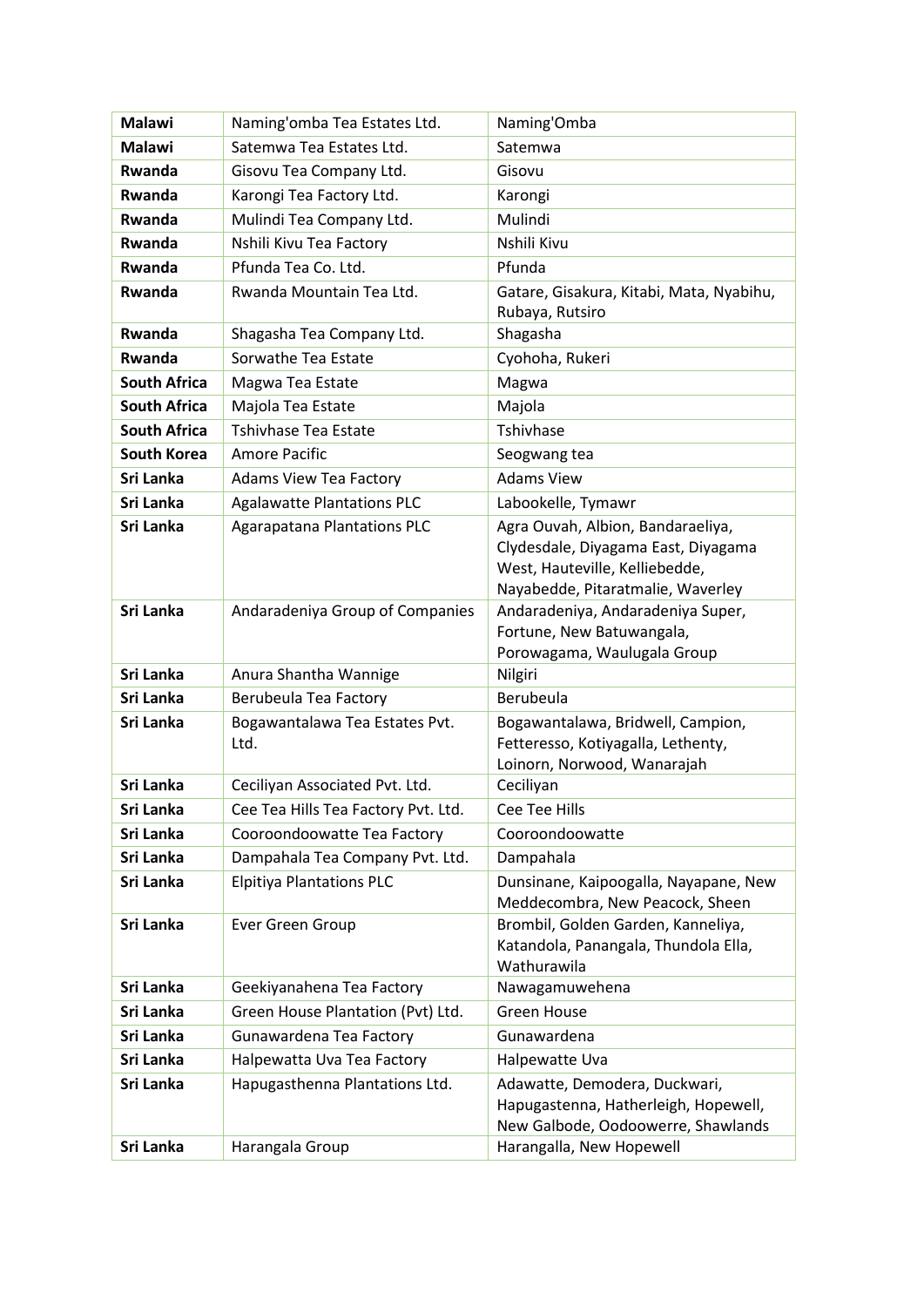| Sri Lanka | <b>Hatton Plantations PLC</b>                | Adisham, Carolina Ctc, East Fassifern,<br>Florence, Henfold, Kenilworth, Shannon,<br>Strathdon, Talangaha, Tangakelle, Vellai<br>Oya, Waltrim                |
|-----------|----------------------------------------------|--------------------------------------------------------------------------------------------------------------------------------------------------------------|
| Sri Lanka | <b>Horana Plantations PLC</b>                | Alton, Bambrakelly, Eildon Hall,<br>Gouravilla, Stockholm                                                                                                    |
| Sri Lanka | Kahawatta Plantations PLC                    | Craighead, Endane Special, Opata Special,<br>Queensberry, Rilagala, Windsorforest                                                                            |
| Sri Lanka | Kalubowitiyana Tea Factory Ltd.              | Kalubowitiyana                                                                                                                                               |
| Sri Lanka | <b>KDU Group</b>                             | Kuttapitiya Super, Nilvin Super, Peak<br>View                                                                                                                |
| Sri Lanka | Kehelwala Tea Factory                        | Kehelwela                                                                                                                                                    |
| Sri Lanka | Kelani Valley Plantations PLC                | Annfield, Fordyce, Ingestre, Inverness,<br>Kelani, Lovers Leap, Mahagastotte,<br>Nuwara-Eliya, Robgill, Tillyrie                                             |
| Sri Lanka | Kotagala Plantations PLC                     | Craigie Lea, Drayton, Forest Creek,<br>Imagira, Mayfield, Mount Vernon, Mount<br>Vernon Ctc, St. Andrews, Stonycliff,<br>Yuillefield                         |
| Sri Lanka | Liyonta Tea Factory Management<br>(Pvt) Ltd. | Liyonta                                                                                                                                                      |
| Sri Lanka | Madulsima Plantations Ltd.                   | Kew, Kirkoswald, Theresia                                                                                                                                    |
| Sri Lanka | <b>Malwatte Valley Plantations PLC</b>       | Aislaby, Dickwella, Narangala Super,<br>Sarnia Plaiderie, St. James                                                                                          |
| Sri Lanka | <b>Maskeliya Plantations PLC</b>             | Brunswick, Craig, Glentilt, Glenugie,<br>Laxapana, Mocha, Moray, Mousakellie,<br>St. Clair, Strathspey, Talawakelle, Troup                                   |
| Sri Lanka | Morawakkorale Tea Factory                    | Morawakkorale                                                                                                                                                |
| Sri Lanka | Mr. C.H.W. Seniviratne                       | Ukovita                                                                                                                                                      |
| Sri Lanka | Mr. K.D.N.T.K. Upasena                       | Ross Hill                                                                                                                                                    |
| Sri Lanka | Mr. K.M. Amarasiri                           | Sachitha                                                                                                                                                     |
| Sri Lanka | Mulatiyana Tea Factory                       | Mulatiyana Hills                                                                                                                                             |
| Sri Lanka | New Saman Group (Pvt) Ltd.                   | Panilkanda                                                                                                                                                   |
| Sri Lanka | New Vithanakande Factroy (Pvt)<br>Ltd.       | New Vithanakande                                                                                                                                             |
| Sri Lanka | Panilkanda Tea Factory                       | New Panilkanda                                                                                                                                               |
| Sri Lanka | Pannil Paththu H.P.C.S                       | Co-Op Tea                                                                                                                                                    |
| Sri Lanka | Pothotuwa Tea Company Ltd.                   | Dellawa, Pothotuwa                                                                                                                                           |
| Sri Lanka | Pussellawa Plantations Ltd.                  | Hellbodde, Rothschild                                                                                                                                        |
| Sri Lanka | <b>RTS Holdings</b>                          | Sithaka                                                                                                                                                      |
| Sri Lanka | S.G. Joseph & Brothers                       | Orange Field                                                                                                                                                 |
| Sri Lanka | Sanrose Teas Pvt. Ltd.                       | Dartry                                                                                                                                                       |
| Sri Lanka | Southern Group Tea Industries<br>(Pvt.) Ltd. | Derangala                                                                                                                                                    |
| Sri Lanka | Talawakelle Tea Estates PLC                  | Bearwell, Dessford, Great Western,<br>Holyrood, Kiruwanaganga, Logie,<br>Mahaeliya, Mattakelle, New Deniyaya,<br>Radella, Somerset, Wangi Oya,<br>Wattegodde |